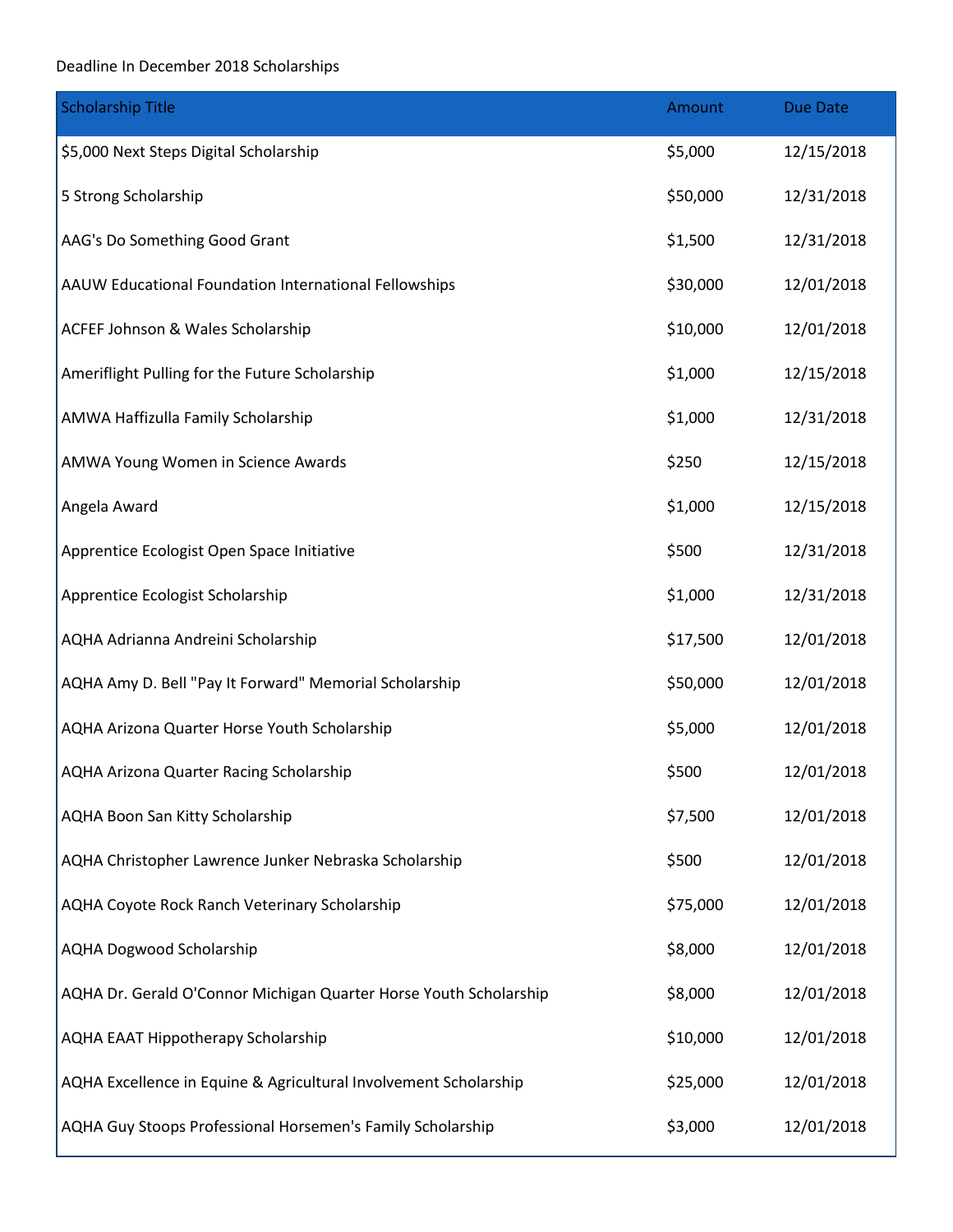| <b>Scholarship Title</b>                                                    | Amount   | <b>Due Date</b> |
|-----------------------------------------------------------------------------|----------|-----------------|
| AQHA Indiana Quarter Horse Youth Scholarship                                | \$1,500  | 12/01/2018      |
| AQHA James F. and Doris M. Barton Scholarship                               | \$10,000 | 12/01/2018      |
| AQHA Jay Pumphrey Animal Sciences Scholarship                               | \$6,000  | 12/01/2018      |
| AQHA Joan Cain Florida Quarter Horse Youth Scholarship                      | \$1,000  | 12/01/2018      |
| AQHA Journalism or Communications Scholarship                               | \$32,000 | 12/01/2018      |
| AQHA Joyce Wyatt Pennsylvania Quarter Horse Youth Scholarship               | \$2,000  | 12/01/2018      |
| AQHA Margaret A. Haines Telephony Scholarship                               | \$45,000 | 12/01/2018      |
| AQHA Oklahoma Quarter Horse Youth Scholarship                               | \$8,000  | 12/01/2018      |
| AQHA Region One Quarter Horse Youth Scholarship                             | \$10,000 | 12/01/2018      |
| AQHA Rusty and Kay Moody Post-Graduate Scholarship                          | \$10,000 | 12/01/2018      |
| <b>AQHA Scoop Vessels Scholarship</b>                                       | \$10,000 | 12/01/2018      |
| AQHA Swayze Woodruff Memorial Mid-South Scholarship                         | \$9,000  | 12/01/2018      |
| AQHF Farm & Ranch Heritage Scholarship Program                              | \$12,500 | 12/01/2018      |
| <b>AQHF General Scholarship</b>                                             | \$8,000  | 12/01/2018      |
| AQHF Nebraska Quarter Horse Youth Scholarship                               | \$8,000  | 12/01/2018      |
| <b>AQHF Racing Scholarship</b>                                              | \$8,000  | 12/01/2018      |
| <b>AQHF Youth Scholarship</b>                                               | \$32,000 | 12/01/2018      |
| AREMA Committee 1- Roadway & Ballast Scholarship                            | \$1,500  | 12/11/2018      |
| AREMA Committee 10 - Structures, Maintenance & Construction Scholarship     | \$1,000  | 12/11/2018      |
| AREMA Committee 12-Rail Transit Scholarship                                 | \$4,000  | 12/11/2018      |
| AREMA Committee 14 - Yards & Terminals Scholarship                          | \$2,500  | 12/11/2018      |
| AREMA Committee 15 - Steel Structures Professor Wallace Sanders Scholarship | \$2,500  | 12/11/2018      |
| AREMA Committee 24 Education & Training Scholarship                         | \$2,000  | 12/11/2018      |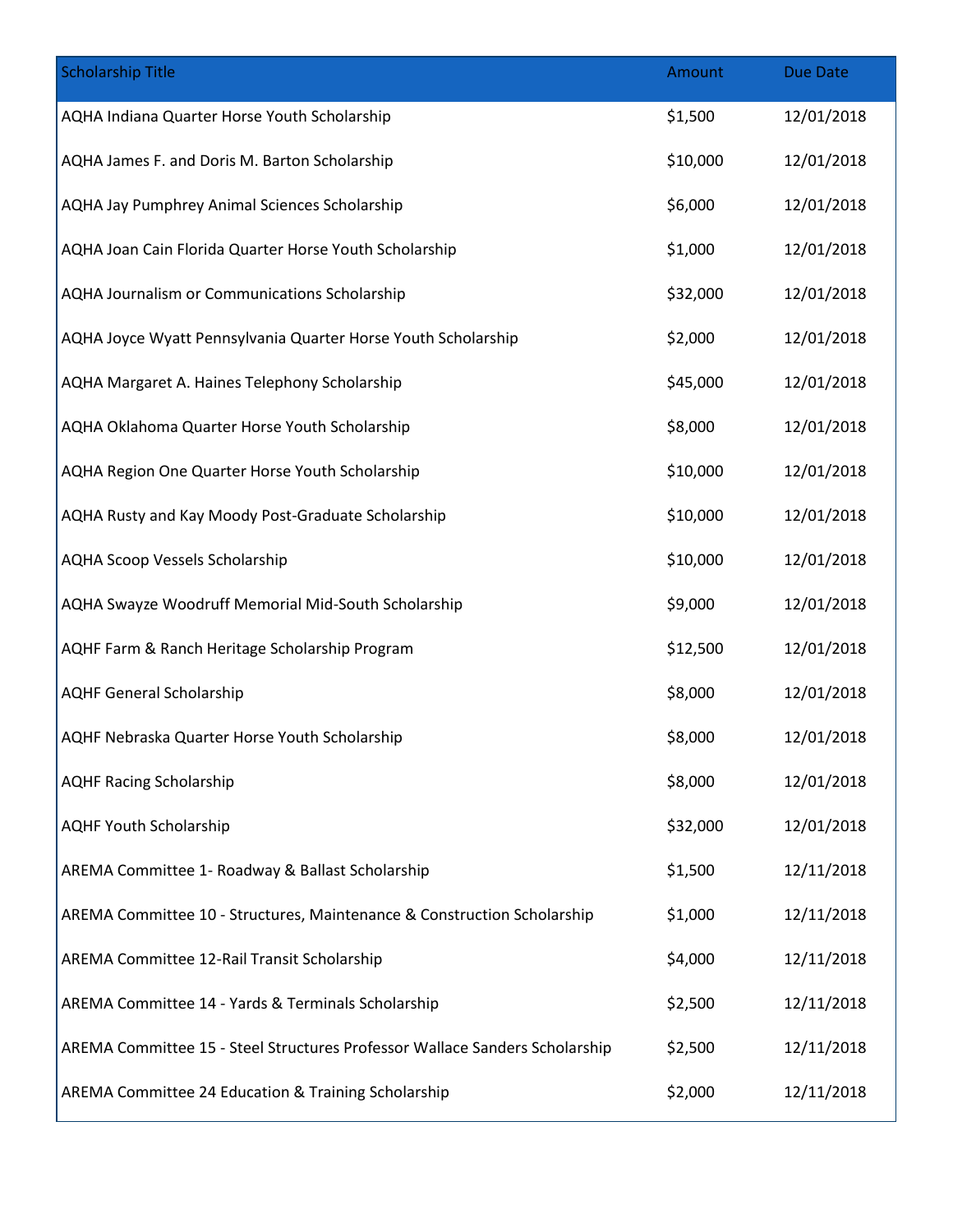| <b>Scholarship Title</b>                                                          | Amount   | <b>Due Date</b> |
|-----------------------------------------------------------------------------------|----------|-----------------|
| AREMA Committee 27 - Maintenance-of-Way Work Equipment and NORDCO<br>Scholarships | \$6,000  | 12/11/2018      |
| AREMA Committee 30 - Ties Scholarship                                             | \$2,000  | 12/11/2018      |
| AREMA Committee 33 - Electric Energy Utilization Scholarship                      | \$1,000  | 12/11/2018      |
| AREMA Committee 4 - Rail Art Worth Memorial Scholarship                           | \$15,000 | 12/11/2018      |
| AREMA Committee 5 - Track Scholarship                                             | \$3,500  | 12/11/2018      |
| AREMA CSX Scholarship                                                             | \$1,000  | 12/11/2018      |
| <b>AREMA Graduate Scholarships</b>                                                | \$6,000  | 12/08/2018      |
| AREMA John J. Cunningham Memorial Scholarship                                     | \$3,000  | 12/11/2018      |
| AREMA Michael and Gina Garcia Scholarship                                         | \$30,000 | 12/11/2018      |
| AREMA Norfolk Southern Foundation Scholarship                                     | \$1,000  | 12/09/2018      |
| <b>AREMA Presidential Scholarship</b>                                             | \$1,500  | 12/11/2018      |
| AREMA Undergraduate Scholarships                                                  | \$10,000 | 12/08/2018      |
| Arkansas Chamber Singers Music/Vocal Scholarship                                  | \$1,000  | 12/16/2018      |
| Arkansas Chamber Singers Vocal/Choral Music Scholarship                           | \$1,000  | 12/16/2018      |
| <b>ASHRAE Engineering Technology Scholarships</b>                                 | \$5,000  | 12/01/2018      |
| <b>ASHRAE Undergraduate Engineering Scholarships</b>                              | \$10,000 | 12/01/2018      |
| ASNT Engineering Undergraduate Scholarship                                        | \$3,000  | 12/15/2018      |
| ASSE Foundation Family Scholarship Fund                                           | Varies   | 12/01/2018      |
| Berlack/Astle Memorial Fast Skier Award                                           | \$1,000  | 12/15/2018      |
| <b>BMW of Freeport Biannual Scholarship</b>                                       | \$500    | 12/01/2018      |
| Britney Joe Unbridled Spirit Scholarship                                          | \$5,000  | 12/01/2018      |
| Burger King James W. McLamore WHOPPER Scholarship                                 | \$50,000 | 12/15/2018      |
| <b>Burger King Scholars Program</b>                                               | \$1,000  | 12/15/2018      |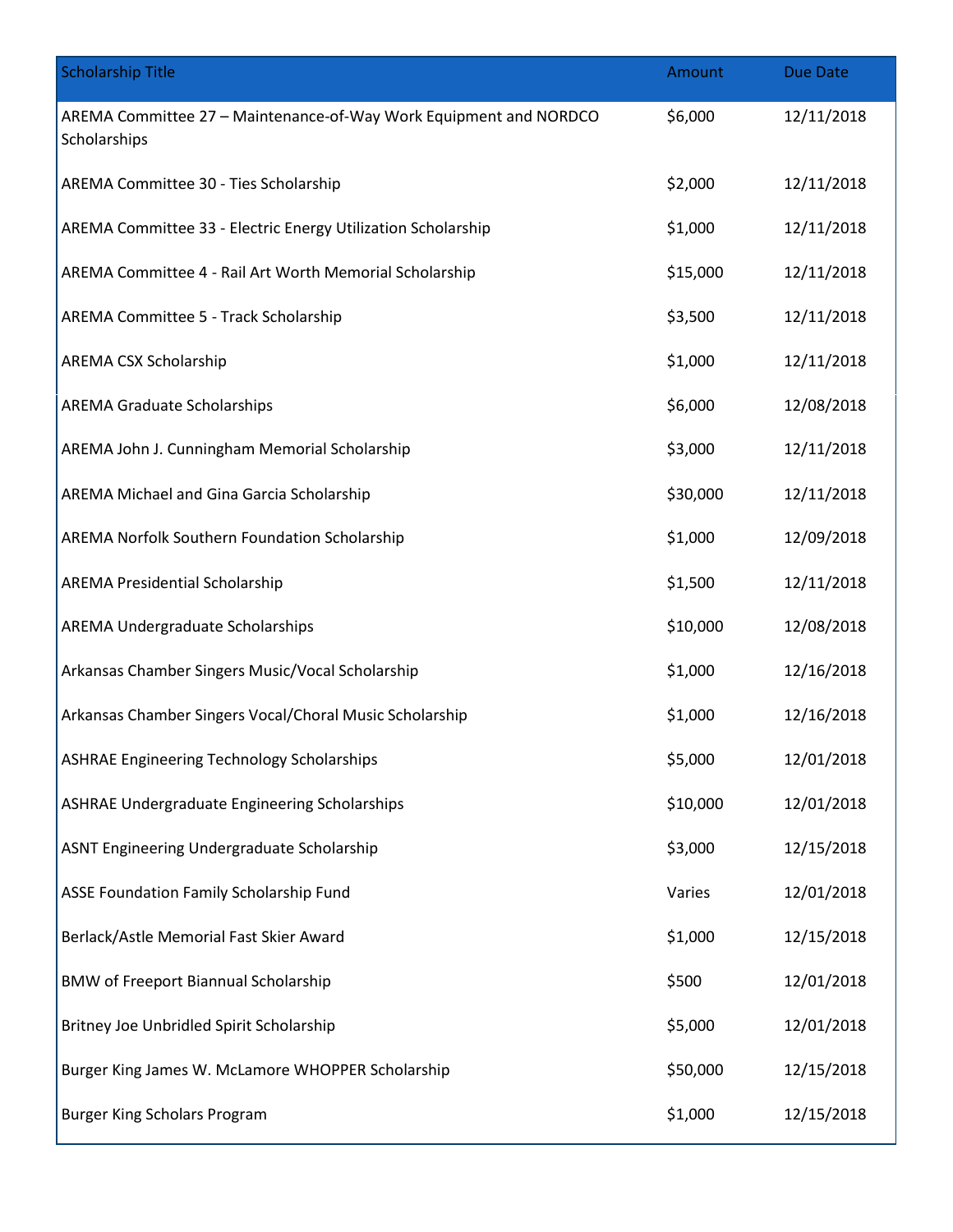| <b>Scholarship Title</b>                                             | Amount   | Due Date   |
|----------------------------------------------------------------------|----------|------------|
| CalCPA San Francisco Chapter Scholarship                             | \$5,000  | 12/11/2018 |
| Car Covers Scholarship                                               | \$1,000  | 12/15/2018 |
| <b>Carole Fielding Student Grants</b>                                | \$5,000  | 12/15/2018 |
| Carson Scholars Fund, Inc.                                           | \$1,000  | 12/20/2018 |
| CC Bank's Young Scholars Scholarship                                 | \$2,000  | 12/31/2018 |
| Center for Alcohol National Essay Contest                            | \$5,000  | 12/01/2018 |
| Certified Angus Beef Colvin Scholarship Fund                         | \$6,000  | 12/12/2018 |
| Charles L. Stanford Family OSU Railway Engineering Scholarship       | \$1,000  | 12/11/2018 |
| Civil Air Patrol Academic Scholarships                               | \$2,500  | 12/31/2018 |
| Civil Air Patrol Col Mary Feik Cadet Flight Scholarship              | Varies   | 12/31/2018 |
| Civil Air Patrol Flight Scholarships                                 | Varies   | 12/31/2018 |
| Civil Air Patrol SPAATZ Association Aerospace Leadership Scholarship | Varies   | 12/31/2018 |
| Colonial Triangle of Virginia Unit Scholarship                       | \$1,000  | 12/10/2018 |
| <b>Communications &amp; Signals Functional Group Scholarship</b>     | \$2,500  | 12/11/2018 |
| <b>Competitive Gaming Essay Scholarship</b>                          | \$1,500  | 12/31/2018 |
| Congress-Bundestag Youth Exchange                                    | Varies   | 12/12/2018 |
| Cook Something Scholarship                                           | \$500    | 12/15/2018 |
| <b>CouponSurf Entrepreneurs Scholarship</b>                          | \$1,000  | 12/31/2018 |
| CSU Sustainability Scholarship                                       | \$1,500  | 12/31/2018 |
| Cumberland Farms Believe and Achieve Scholarship                     | \$1,000  | 12/15/2018 |
| Cynthia E. Mboe Memorial Scholarship                                 | \$819    | 12/01/2018 |
| DeSales University Presidential Scholarships                         | \$88,000 | 12/01/2018 |
| DeSales University Trustee Scholarships                              | \$60,000 | 12/01/2018 |
| DeSales Universtiy Presidential Scholarships                         | Varies   | 12/01/2018 |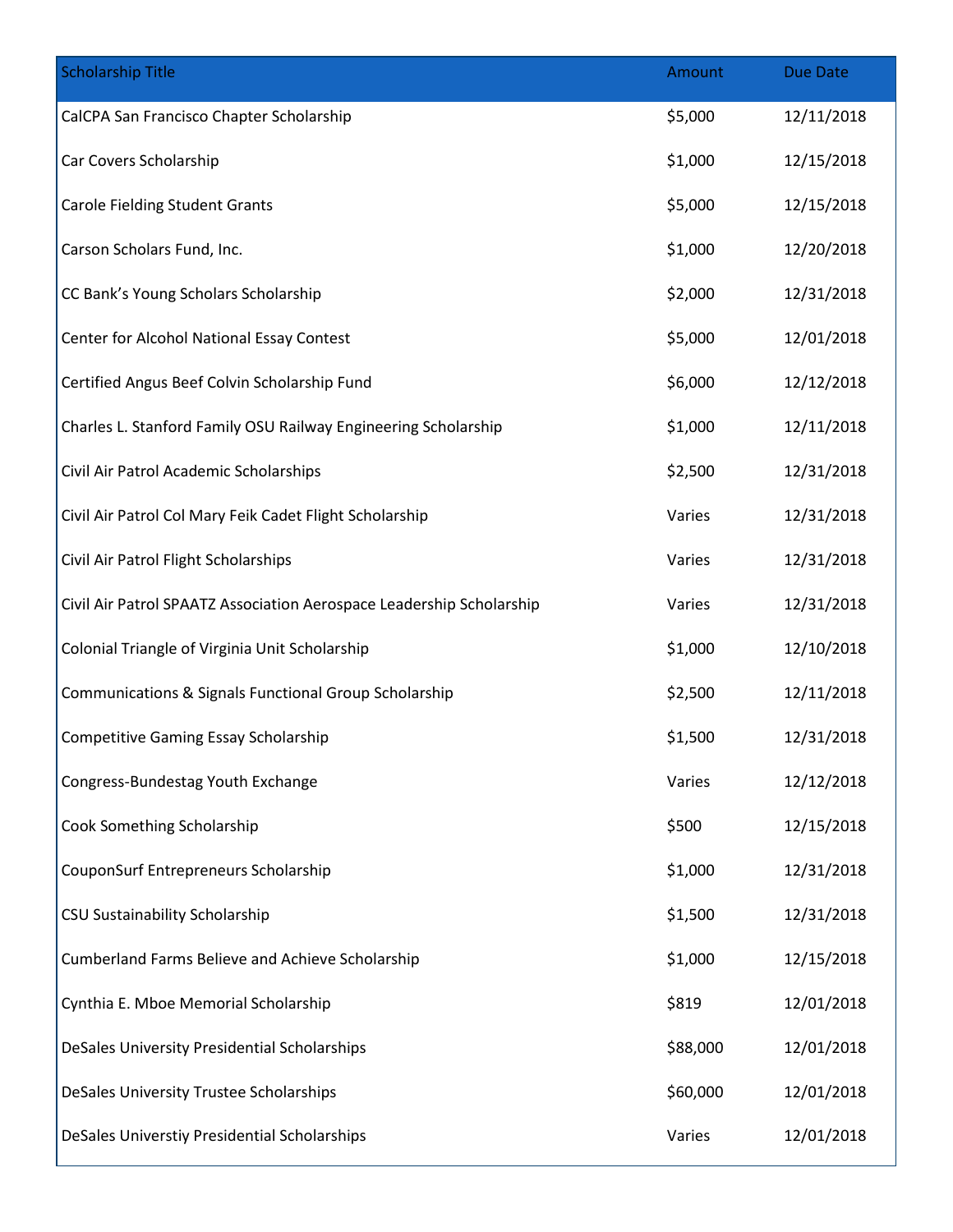| <b>Scholarship Title</b>                                               | Amount   | <b>Due Date</b> |
|------------------------------------------------------------------------|----------|-----------------|
| Design Nine, Inc. Railroad Engineering Scholarship                     | \$1,000  | 12/11/2018      |
| Dina Reis Film & Media Scholarship                                     | \$1,000  | 12/22/2018      |
| Disciples Leadership Program                                           | Varies   | 12/01/2018      |
| Dr Pepper Most Inspirational Player Award                              | \$2,000  | 12/02/2018      |
| Dr. Robert H. Goddard Memorial Scholarship                             | \$10,000 | 12/02/2018      |
| Eureka College Leadership Engagement Awards                            | \$500    | 12/01/2018      |
| First Annual Prayer Soup, Inc. Scholarship                             | \$1,500  | 12/31/2018      |
| Foot Locker Scholar Athletes Program                                   | \$20,000 | 12/15/2018      |
| Force & Motion Foundation/ORS Young Scientist Scholarship              | \$10,000 | 12/15/2018      |
| Force & Motion Quarterly \$500 Academic Travel Scholarship             | \$500    | 12/15/2018      |
| FRA Americanism Essay Contest                                          | \$5,000  | 12/01/2018      |
| Future Leaders of IT Scholarship                                       | \$2,000  | 12/01/2018      |
| Geri Wolff Scholarship For Women in Computer Science or Design Degrees | \$2,000  | 12/31/2018      |
| Girls Who Illustrate Awesomeness Scholarship                           | \$750    | 12/01/2018      |
| Google Europe Scholarship for Students with Disabilities               | \$7,653  | 12/01/2018      |
| Google Lime Scholarship for Students with Disabilities                 | \$10,000 | 12/10/2018      |
| Greenhouse Scholars Scholarship                                        | \$20,000 | 12/01/2018      |
| Hanover College Crowe Scholars Award                                   | \$5,000  | 12/01/2018      |
| Harris Grant                                                           | \$2,000  | 12/15/2018      |
| Hellenic Professional Society of Texas                                 | Varies   | 12/31/2018      |
| Hispanic Annual Salute Scholarship                                     | \$2,000  | 12/04/2018      |
| HNTB Founder's Scholarship                                             | \$2,500  | 12/11/2018      |
| IADR Academy of Osseointegration Innovation In Implant Sciences Award  | \$75,000 | 12/11/2018      |
| <b>IAGLR Scholarship</b>                                               | \$2,000  | 12/01/2018      |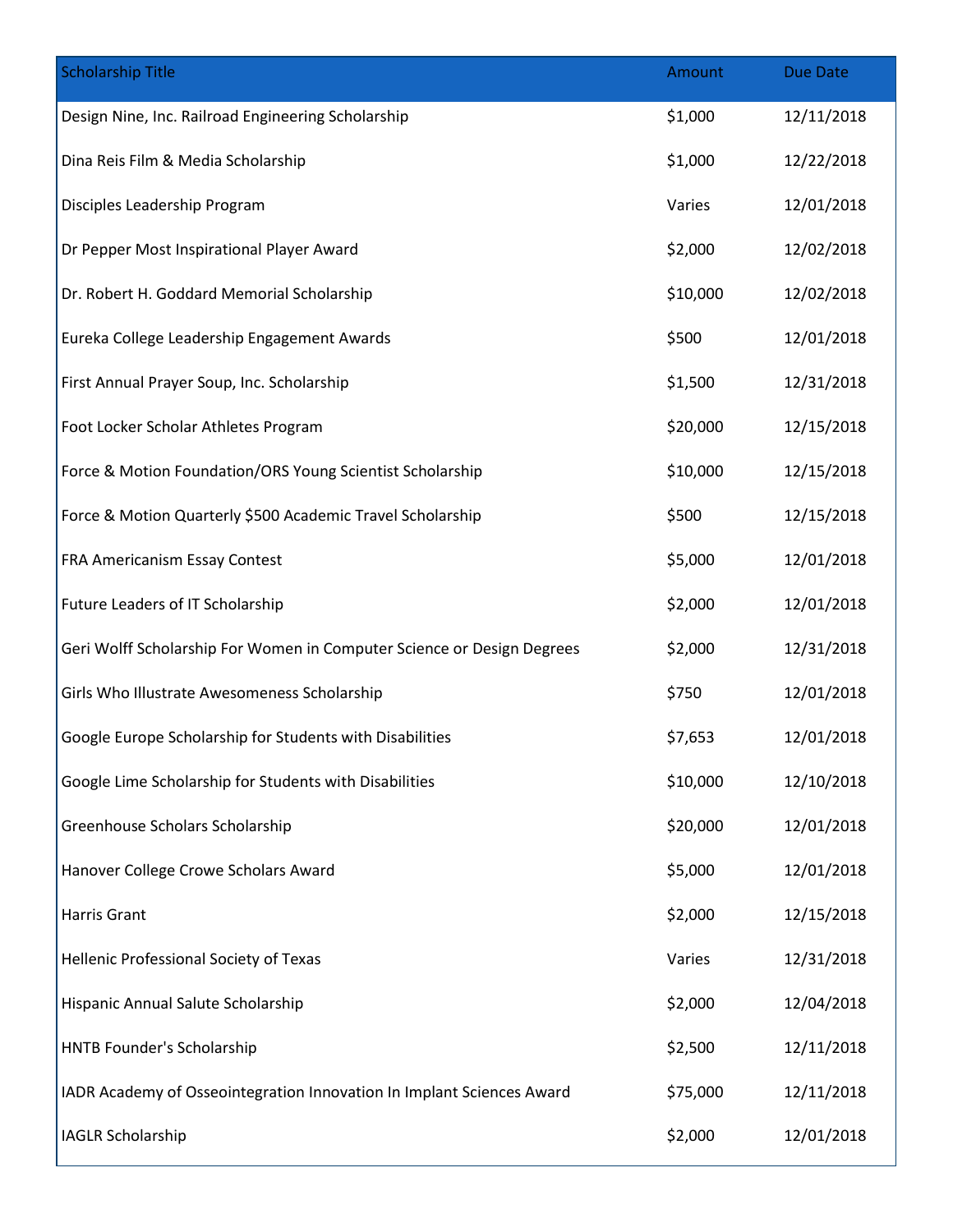| <b>Scholarship Title</b>                                                         | Amount   | <b>Due Date</b> |
|----------------------------------------------------------------------------------|----------|-----------------|
| IIE Society for Health Systems Scholarship                                       | \$1,000  | 12/01/2018      |
| ISA Individual Scholarship Program                                               | \$1,000  | 12/31/2018      |
| Jay Kennedy Memorial Scholarship in Cartooning                                   | \$5,000  | 12/15/2018      |
| Koch Kellan Scholarship                                                          | \$10,000 | 12/01/2018      |
| LAFCA Ruth Batchelor Scholarship                                                 | \$500    | 12/10/2018      |
| Leadership Speech Contest                                                        | \$5,500  | 12/31/2018      |
| Linly Heflin Scholarship                                                         | \$20,000 | 12/31/2018      |
| Loyola University Catholic Heritage Award                                        | Varies   | 12/01/2018      |
| Loyola University Jesuit Heritage Award                                          | Varies   | 12/01/2018      |
| Loyola University Zolp Scholarship                                               | Varies   | 12/01/2018      |
| Lyceum Scholars Program                                                          | \$10,000 | 12/08/2018      |
| Matching Dollar Scholarship Program                                              | Varies   | 12/01/2018      |
| <b>McConnell Scholarship</b>                                                     | Varies   | 12/15/2018      |
| McNeese State University Foundation Scholarships                                 | \$3,200  | 12/01/2018      |
| Miami University (OH) Merit Scholarships                                         | Varies   | 12/01/2018      |
| Michael W. & Jean D. Franke Family Foundation and Larry L. Etherton Scholarships | \$6,000  | 12/11/2018      |
| Michigan Tech Alumni Scholarship                                                 | \$4,500  | 12/11/2018      |
| Military Child of the Year Award                                                 | \$10,000 | 12/05/2018      |
| Minority Scholarship in Classics and Classical Archaeology                       | \$4,500  | 12/16/2018      |
| Missouri Vietnam Veterans Survivor Grant Program                                 | Varies   | 12/31/2018      |
| <b>MMUF Dissertation Grants</b>                                                  | \$20,000 | 12/04/2018      |
| Montgomery County Scholarship                                                    | Varies   | 12/09/2018      |
| Morgan Stanley Richard B. Fisher Scholarship Program                             | Varies   | 12/06/2018      |
| Muslim American Journeys Scholarship Contest                                     | \$1,000  | 12/01/2018      |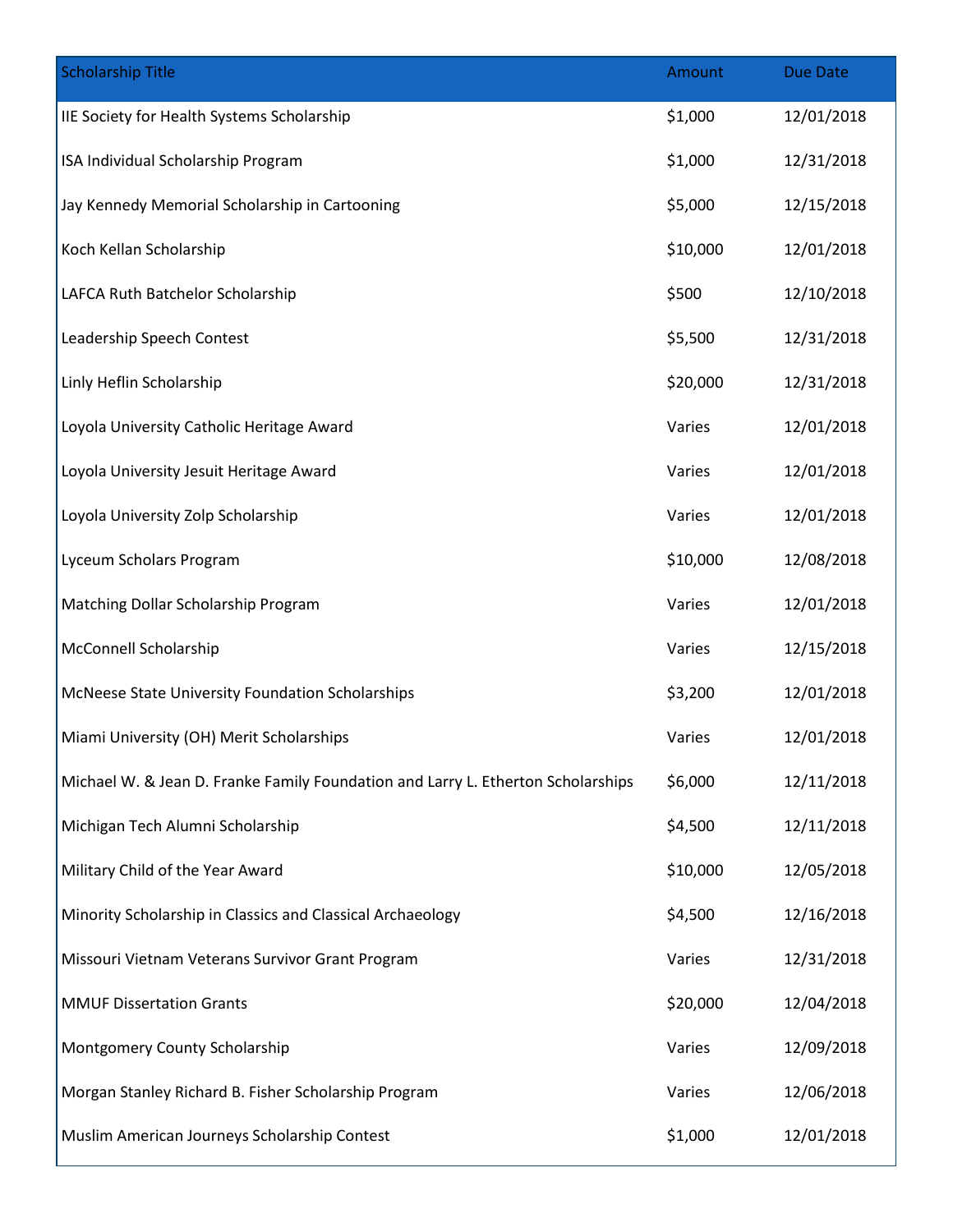| <b>Scholarship Title</b>                                            | Amount   | Due Date   |
|---------------------------------------------------------------------|----------|------------|
| MyCDLapp Scholarship                                                | \$2,500  | 12/15/2018 |
| NASF Engineering and Chemistry Scholarship                          | \$1,500  | 12/09/2018 |
| NATA Business Scholarship                                           | \$2,500  | 12/30/2018 |
| National Defense Science & Engineering Graduate Fellowship          | Varies   | 12/18/2018 |
| National Space Club Keynote Scholarships                            | \$10,000 | 12/02/2018 |
| National WWII Museum Student Essay Contest - Middle & High School   | \$1,000  | 12/29/2018 |
| NCGA William C. Berg Academic Excellence in Agriculture Scholarship | \$1,000  | 12/09/2018 |
| New York Central Railroad Memorial Scholarship                      | \$1,000  | 12/11/2018 |
| Next Generation Teacher Scholarship                                 | \$30,000 | 12/31/2018 |
| NJ Society of CPAs Four-Year Scholarship                            | \$7,000  | 12/11/2018 |
| No Bull Sports Scholarship                                          | \$5,000  | 12/01/2018 |
| NRA Civil Rights Defense Fund Youth Essay Contest                   | \$1,000  | 12/31/2018 |
| OSG USA "Shaping Your Dreams" Scholarship                           | \$1,000  | 12/08/2018 |
| Our World-Underwater Society Rolex Scholarship                      | \$25,000 | 12/01/2018 |
| <b>Overseas Press Club Foundation</b>                               | \$2,000  | 12/01/2018 |
| Pauahi Foudation Scholarship Program for Kamehameha Schools Seniors | Varies   | 12/16/2018 |
| Peter J. Hengel Thai Scholarship Program                            | \$15,500 | 12/30/2018 |
| PICMA Emerging Writers Competition                                  | \$5,000  | 12/01/2018 |
| Pioneers of Flight Scholarship                                      | \$1,000  | 12/30/2018 |
| Presidential Scholars Award for Valedictorians and Salutatorians    | Varies   | 12/01/2018 |
| Reading Community Singers Music Scholarship                         | \$1,000  | 12/31/2018 |
| Rebekah Assembly of Texas Irma Gesche Scholarship                   | \$1,000  | 12/31/2018 |
| REMSA Scholarship                                                   | \$1,000  | 12/11/2018 |
| Richard L. Taylor Flight Training Scholarship                       | \$1,500  | 12/31/2018 |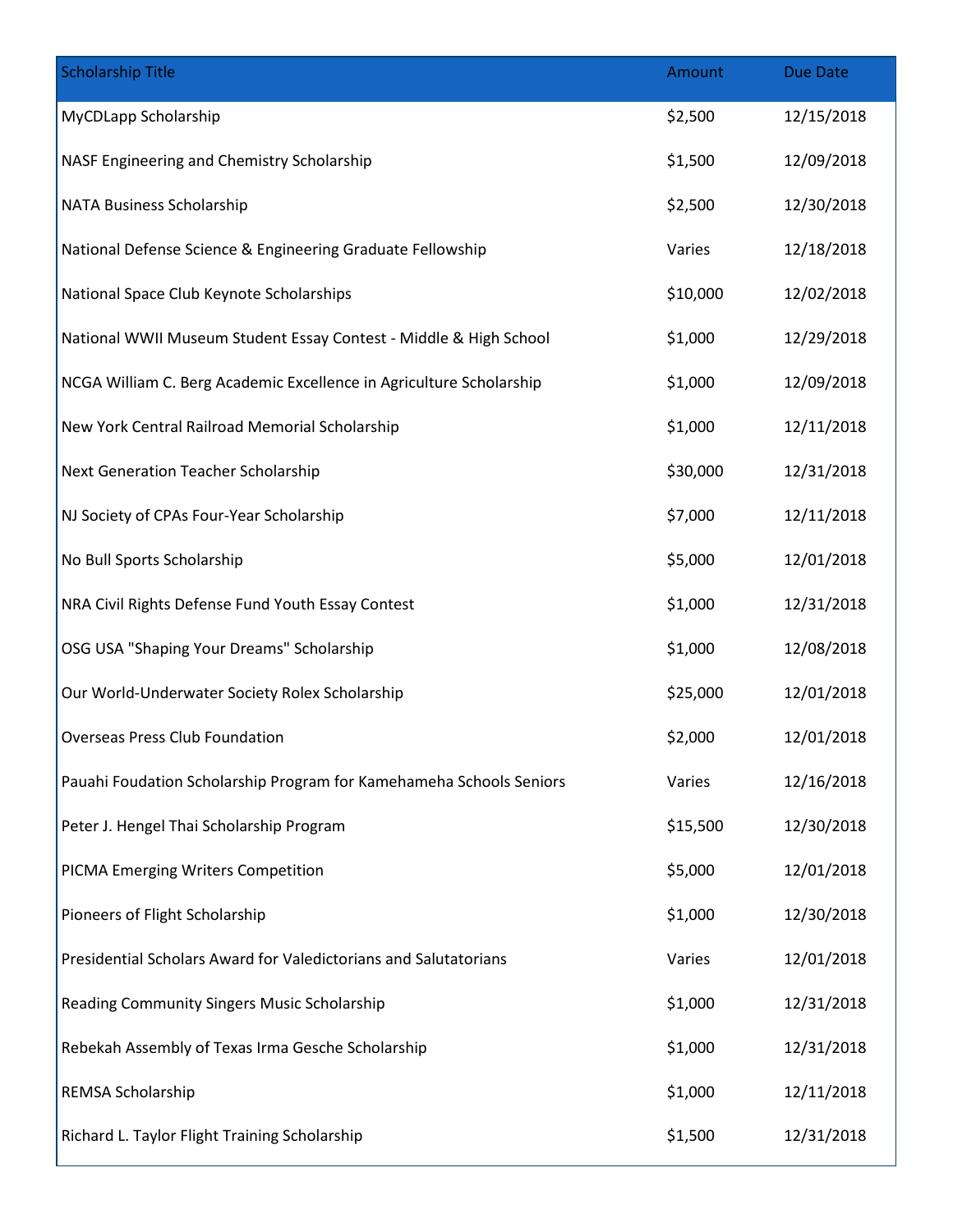| <b>Scholarship Title</b>                                                                  | Amount   | <b>Due Date</b> |
|-------------------------------------------------------------------------------------------|----------|-----------------|
| Roy G. Post Foundation Scholarship                                                        | \$5,000  | 12/01/2018      |
| Runbincam Youth Award                                                                     | \$500    | 12/15/2018      |
| SAA Native American Scholarships                                                          | \$10,000 | 12/15/2018      |
| SCAD Challenge 2-D Scholarship Competition                                                | \$28,000 | 12/15/2018      |
| SCAD Senior Challenge Poster Scholarship Competition                                      | \$7,000  | 12/15/2018      |
| <b>Scarlett Family Foundation</b>                                                         | \$15,000 | 12/15/2018      |
| Scarlett Family Foundation Scholarship                                                    | \$60,000 | 12/15/2018      |
| Sean Patrick French Memorial Scholarship                                                  | \$2,000  | 12/01/2018      |
| Seeds of Fortune Inc. Scholarship                                                         | \$500    | 12/31/2018      |
| SMRP Indiana Chapter Scholarship                                                          | \$1,000  | 12/31/2018      |
| South Carolina Teaching Fellows                                                           | \$24,000 | 12/01/2018      |
| Southern Automotive Womens Forum Scholarship                                              | \$5,000  | 12/01/2018      |
| St. John Paul II Scholarship Competition                                                  | Varies   | 12/03/2018      |
| Stephen J. Brady Stop Hunger Scholarships                                                 | \$10,000 | 12/05/2018      |
| Structures Functional Group Member Emeritus Scholarship in Memory of Mr. Dick<br>Christie | \$2,000  | 12/11/2018      |
| Students of the Year - Boston Chapter                                                     | \$5,000  | 12/31/2018      |
| Students of the Year - Northern Ohio Chapter                                              | \$2,500  | 12/12/2018      |
| Students of the Year - NYC Chapter                                                        | \$2,500  | 12/31/2018      |
| Students of the Year - Worcester Chapter                                                  | \$5,000  | 12/31/2018      |
| Students of the Year Scholarship - Palm Beach Area                                        | \$5,000  | 12/01/2018      |
| <b>SUEZ Corporate Scholars Program</b>                                                    | \$5,000  | 12/31/2018      |
| <b>SVC Foundation Scholarship</b>                                                         | \$10,000 | 12/01/2018      |
| Symantec Graduate Fellowship                                                              | \$20,000 | 12/02/2018      |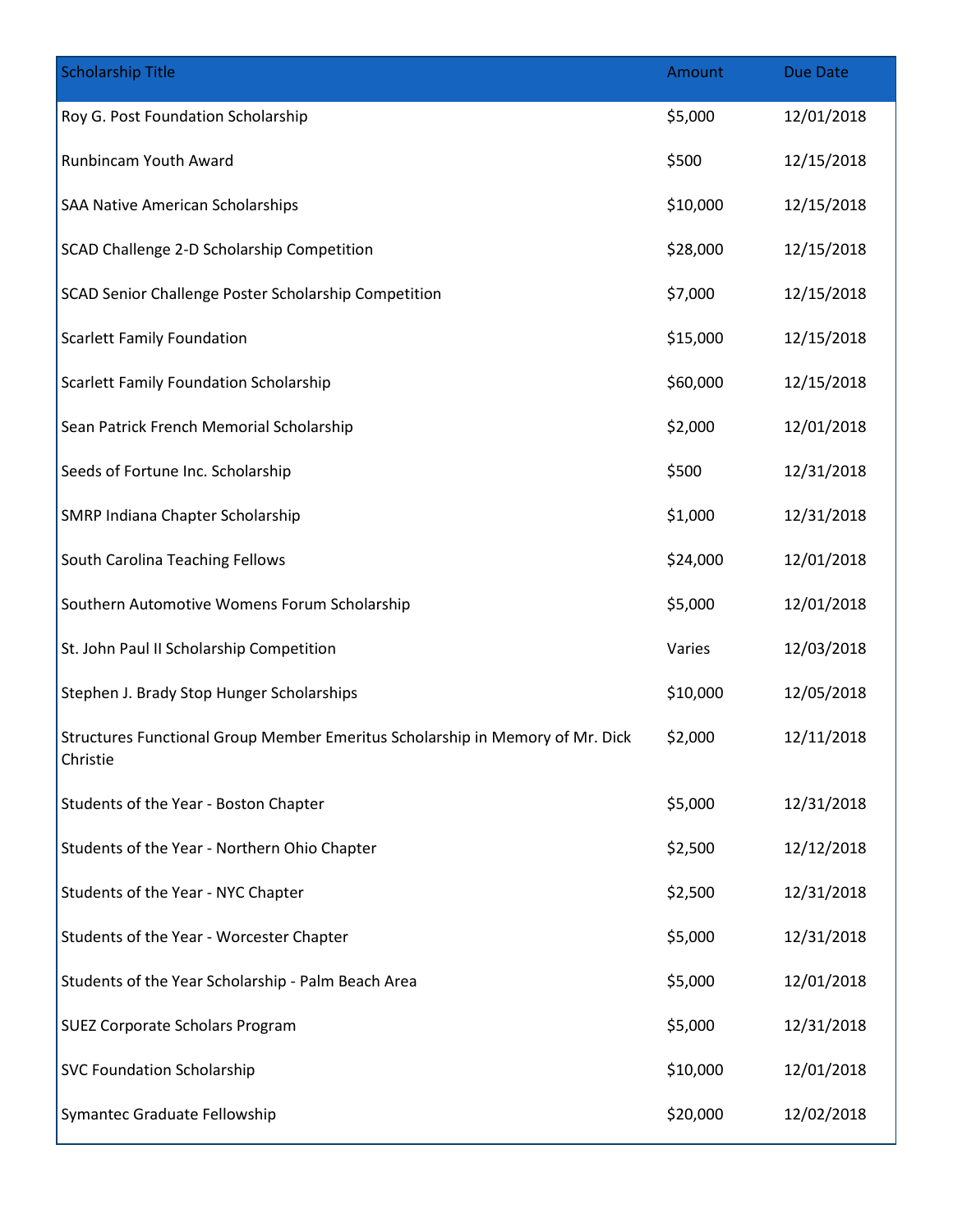| <b>Scholarship Title</b>                                          | Amount    | <b>Due Date</b> |
|-------------------------------------------------------------------|-----------|-----------------|
| Take Care of Texas Video Contest                                  | \$2,500   | 12/16/2018      |
| Texas A&M University - Century Scholar Award                      | \$20,000  | 12/01/2018      |
| Texas A&M University - Lechner Scholarship                        | \$10,000  | 12/01/2018      |
| Texas A&M University - McFadden Scholarship                       | \$10,000  | 12/01/2018      |
| The Beautiful Minds Challenge Scholarship                         | \$225,000 | 12/01/2018      |
| The Center for Alcohol Policy Essay Contest                       | \$2,500   | 12/02/2018      |
| The Elie Wiesel Prize in Ethics Essay Contest                     | \$5,000   | 12/11/2018      |
| The Francis Ouimet Scholarship Fund                               | \$60,000  | 12/01/2018      |
| The Good Shepherd Scholarship                                     | \$1,000   | 12/01/2018      |
| The Google Anita Borg Memorial Scholarship                        | \$10,000  | 12/01/2018      |
| The JCB Fellowship Program                                        | Varies    | 12/01/2018      |
| The Mesothelioma Cancer Alliance Scholarship                      | \$4,000   | 12/01/2018      |
| The Outstanding Achiever Award                                    | \$50,000  | 12/16/2018      |
| The Science Ambassador Scholarship                                | Varies    | 12/11/2018      |
| The Wyland Foundation Art Challenge                               | \$1,500   | 12/01/2018      |
| The Yellow Pages United Mark Smith Scholarship                    | \$2,000   | 12/18/2018      |
| U of A Tuscaloosa National Alumni Association Crimson Scholarship | Varies    | 12/15/2018      |
| UM Missoula Presidential Leadership Scholarship                   | \$37,492  | 12/02/2018      |
| <b>UNCF Princeton Committee Scholarship</b>                       | Varies    | 12/30/2018      |
| Union Pacific William E. Wimmer Scholarship                       | \$1,000   | 12/11/2018      |
| University of New Mexico Presidential Scholarship                 | Varies    | 12/01/2018      |
| University of Tennessee at Chattanooga Provost's Scholars Program | \$26,000  | 12/01/2018      |
| University of Tennessee Chattanooga Chancellor's Scholars         | \$34,000  | 12/01/2018      |
| Urban Art Scholarship                                             | \$350     | 12/31/2018      |